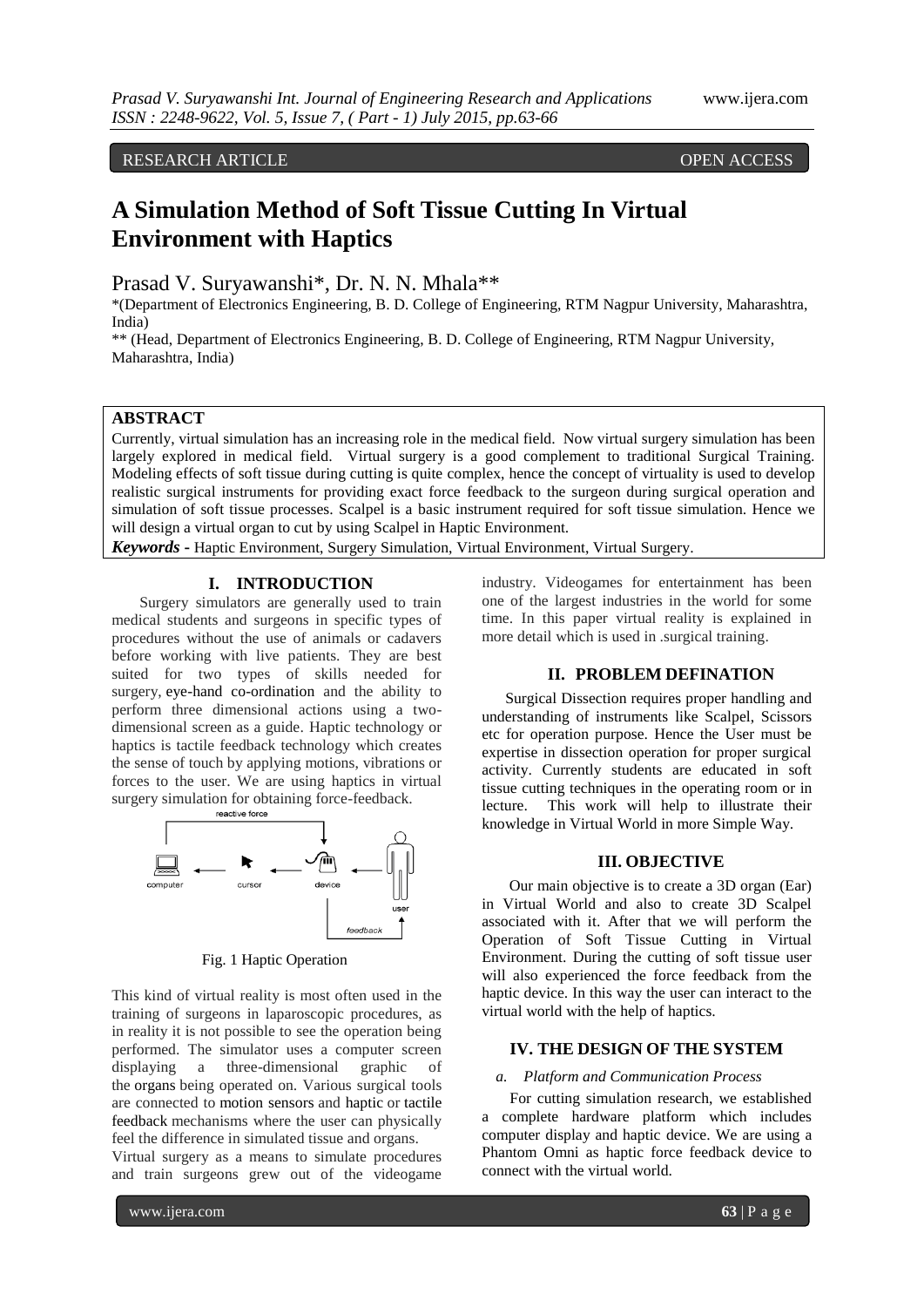## *b. Software Programming of the System*

Virtual Surgery System consists of various interconnected parts. First part is a haptic device which is used to provide haptic force-feedback. This device provides simple interface to user. After that 3D model (Ear) is constructed so that user can cut it into Virtual Environment.

We are using 3DsMax software for developing 3D modeling, VC# for programming and Unity software for performing Cutting operation,.

## **V. VIRTUAL MODEL**

### *A. Physical Model*

For soft tissue cutting there must be a physical model to achieve the physical simulation like deformation and force feedback. As shown in Fig. 2, we establish the physical model for ear.





Fig. 2 – 3D Modeling of Ear

We use surgical instrument like scalpel to validate the correctness of the physical model. On the surface of ear, a scalpel results in a long and narrow deformation. The experimental results prove that the physical model can reflect the basic feature of the ear deformation. In the virtual surgery, lack of force feedback will not only make the virtual simulation system anamorphic, but can also cause an incorrect operation. So we can say that force feedback is essential for surgery simulation. Today, Virtual surgical simulation is getting more and more interest from all over the world. It is a good complement to old surgical training, it provides a safe, economical way in medical training in which the surgeons can control the haptic devices to interact with the virtual 3D organs, acquire the tissues pathological information from some phenomena like surface rendering.



Fig. 3 – Model of a Scalpel

For cutting operation to be performed there must be a requirement of any surgical instrument. We designed the 3D Scalpel in 3DsMax.Cutting surgery simulation is done with the help of this scalpel. User can experience the force feedback when this scalpel cuts the physical model.

#### **VI. EXPERIMENT AND RESULTS**

Here, we are performing experiment in unity software itself. We design 3D model of human ear and associated 3D scalpel (in 3dsMax software as mentioned earlier) in order to cut it. As we moves the pen of the haptic device or pointer of the mouse, the scalpel moves in the virtual environment. We can cut the ear in multiple ways like in horizontal, in vertical or in an inclined direction. After cutting ear with the scalpel, the parts of the ear are fell down while the scalpel remained in virtual medium.



Fig. 4 – Ear and scalpel in Virtual environment before cutting



Fig. 5 – Scalel above the ear before cutting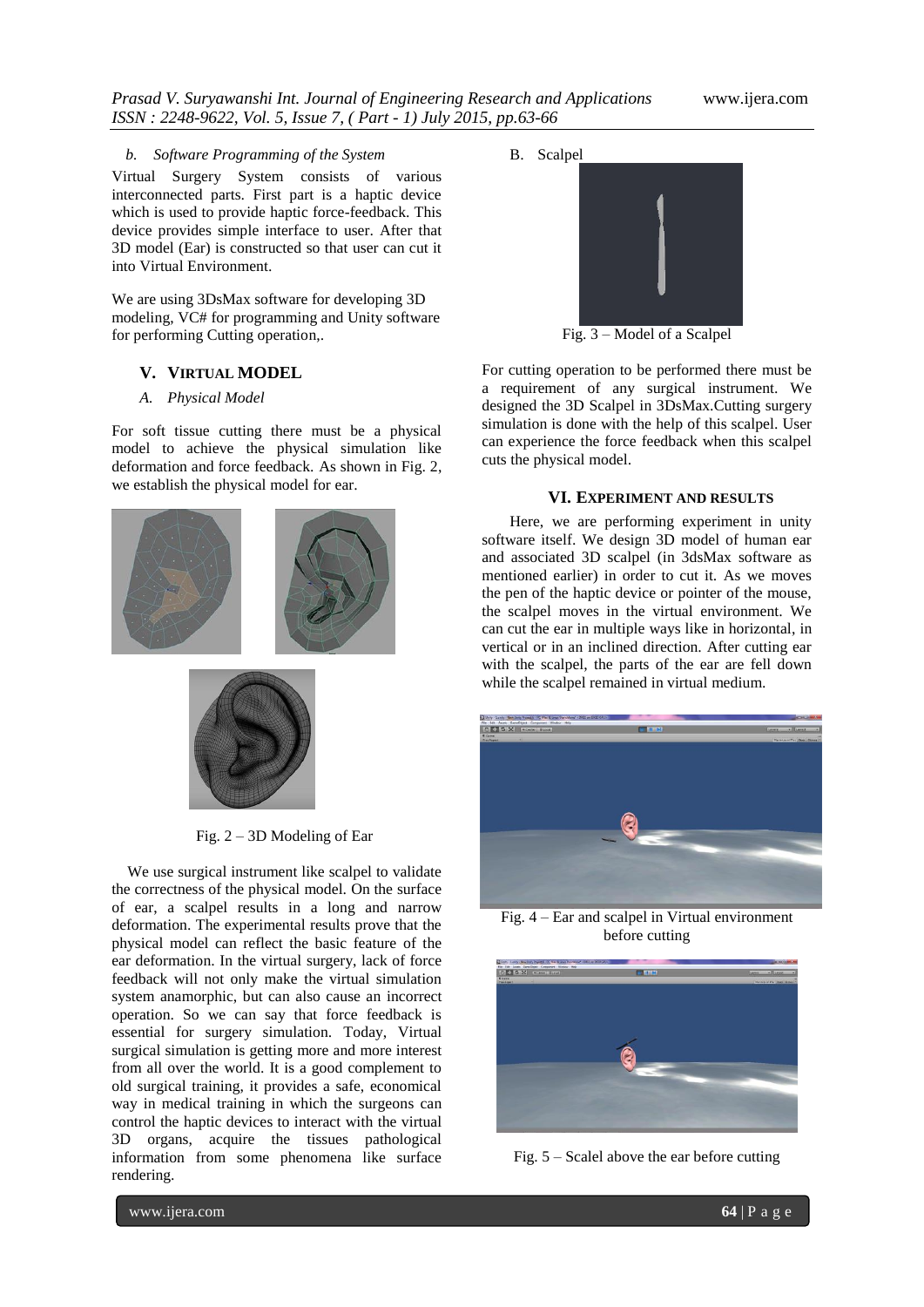

Fig. 6 – Scalpel cutting the ear



Fig.7 – After cutting ear fell down.

## **VII. CONCLUSION**

Based on the haptic device, a surgery simulation system is put forward. A cutting model is proposed in the paper and is tested based on the simulation system. A model is used as the internal physical model of the surgery object; deformation and force feedback in the virtual surgery are realized by the physical model. And a surface model associated with the physical model is constructed. Hence it concluded that the proposed method in the paper is feasible.

#### **References**

- [1] M. Cavusoglu, T. Goktekin, and F. Tendick, Gipsi: *A framework for open source/open architecture soft-ware development for organ-level surgical simulation,* IEEE Transactions on Information Technology inBiomedicine 19 (2006), 312–322.
- [2] J. Allard, S. Cotin, F. Faure, P.-J. Bensoussan, F. Poyer, C. Duriez, H. Delingette, and L. Grisoni, Sofa- *An open source framework for medical simulation, Studies in health technology and informatics 125(2007)*, 13–18. Published by IOS Press.
- [3] L. Jeˇ r ´ abkov´ a and T. Kuhlen, *Stable cutting of deformable objects in virtual environments using XFEM, IEEE Computer Graphics & Applications 29 (2009), 61–71.*
- [4] H. Courtecuisse, H. Jung, J. Allard, C. Duriez, D. Lee, and S. Cotin, *GPU-based real-time soft tissue de-formation with*

*cutting and haptic feedback, Progress in Biophysics and Molecular Biology* 103 (2010),159–168.

- [5] L. Je<sup>x</sup> r  $\prime$  abkov $\prime$  a, G. Bousquet, S. Barbier, F. Faure, and J. Allard, *Volumetric modeling and interactive cutting of deformable bodies, Progress in Biophysics and Molecular Biology 103 (2010)*, 217–224
- [6] D. W. Lin, J. R. Romanelli, J. N. Kuhn, R. E. Thompson, R. W. Bush, and N. E. Seymour, *"Computer-based laparoscopic and robotic surgical simulators: performance characteristics and perceptions of new users," Surgical Endoscopy and Other Interventional Techniques, vol. 23, pp.* 209-214, Jan 2009.
- [7] Y. M. Zhong, B. Shirinzadeh, G. Alici, and J. Smith, *"Soft tissue modelling through autowaves for surgery simulation," Medical & Biological Engineering & Computing, vol. 44,* pp. 805-821, Sep 2006.
- [8] N. Suzuki, A. Hattori, A. Takatsu, A. Uchiyama, T. Kumano, A. Ikemoto, and Y. Adachi, *"Virtual surgery simulator with force feedback function," in 10th Annual International Conference of the IEEE-Engineering-in-Medicine-and-Biology-Society, Hong Kong, Peoples R China*, 1998, pp. 1260-1262.
- [9] G. Sankaranarayanan, H. Lin, V. S. Arikatla, M. Mulcare, L. K. Zhang, A. Derevianko, R. Lim, D. Fobert, C. Cao, S. D. Schwaitzberg, D. B. Jones, and S. De, "*Preliminary Face and Construct Validation Study of a Virtual Basic Laparoscopic Skill Trainer," Journal of Laparoendoscopic & Advanced Surgical Techniques, vol. 20, pp.* 153-157, Mar 2010.
- [10] Y. Zhong, B. Shirinzadeh, and J. Smith, *"Soft tissue deformation with neural dynamics for surgery simulation," International Journal of Robotics & Automation, vol. 22, pp*. 1-9, 2007.
- [11] L. W. Sun and C. K. Yeung, *"Port placement and pose selection of the da Vinci surgical system for collision-free intervention based on performance optimization,"* 2007 Ieee/Rsj International Conference on Intelligent Robots and Systems, Vols 1-9, pp. 1957-1962, 2007.Basdogan C., Sedef M., and Stefan W. VR-based simulators for training in minimally invasive surgery [J].IEEE Computer Graphies and Applications.2007, 27(2):54-66.
- [12] Basdogan C. and De S. *Haptics in minimally invasive surgical simulation and training* [J]. IEEE Computer Graphics and Applications.2004, 24(2):56-64.